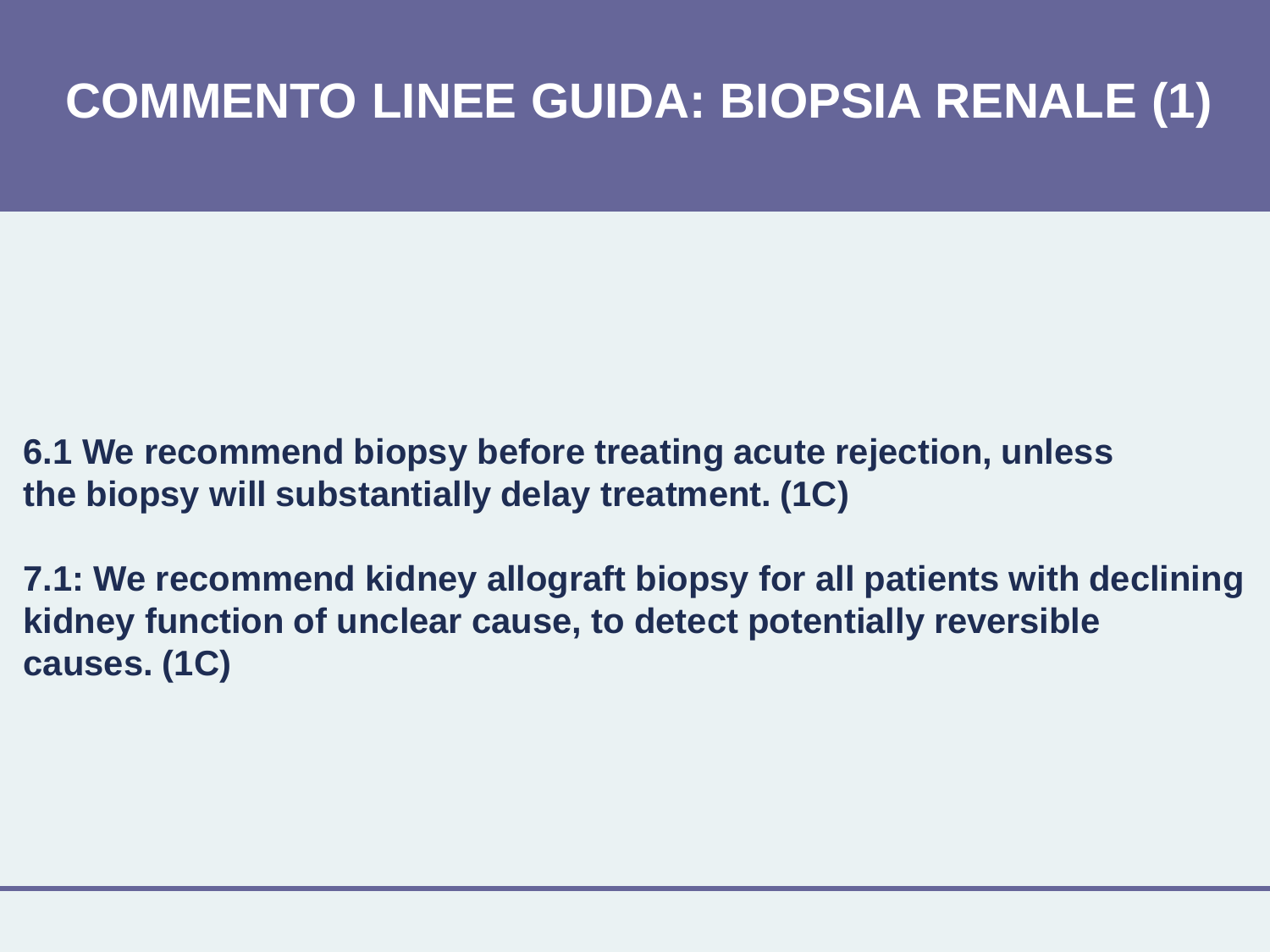# **COMMENTO LINEE GUIDA: BIOPSIA RENALE (2)**

**9.1: We recommend kidney allograft biopsy when there is a persistent, unexplained increase in serum creatinine. (1C)**

**9.2: We suggest kidney allograft biopsy when serum creatinine has not returned to baseline after treatment of acute rejection. (2D)**

**9.3: We suggest kidney allograft biopsy every 7–10 days during delayed function. (2C)**

**9.4: We suggest kidney allograft biopsy if expected kidney function is not achieved within the first 1–2 months after transplantation. (2D)**

**9.5: We suggest kidney allograft biopsy when there is:**

- **new onset of proteinuria (2C);**
- **unexplained proteinuria ≥3.0 g per gram creatinine or ≥3.0 g/24hr (2C**)
- **de novo donor-specific antibodies (2C)**

**9.6: We suggest that the option of performing kidney protocol biopsies is considered when organ quality evaluation and immune monitoring is deemed useful for clinical decision making purposes (2D)**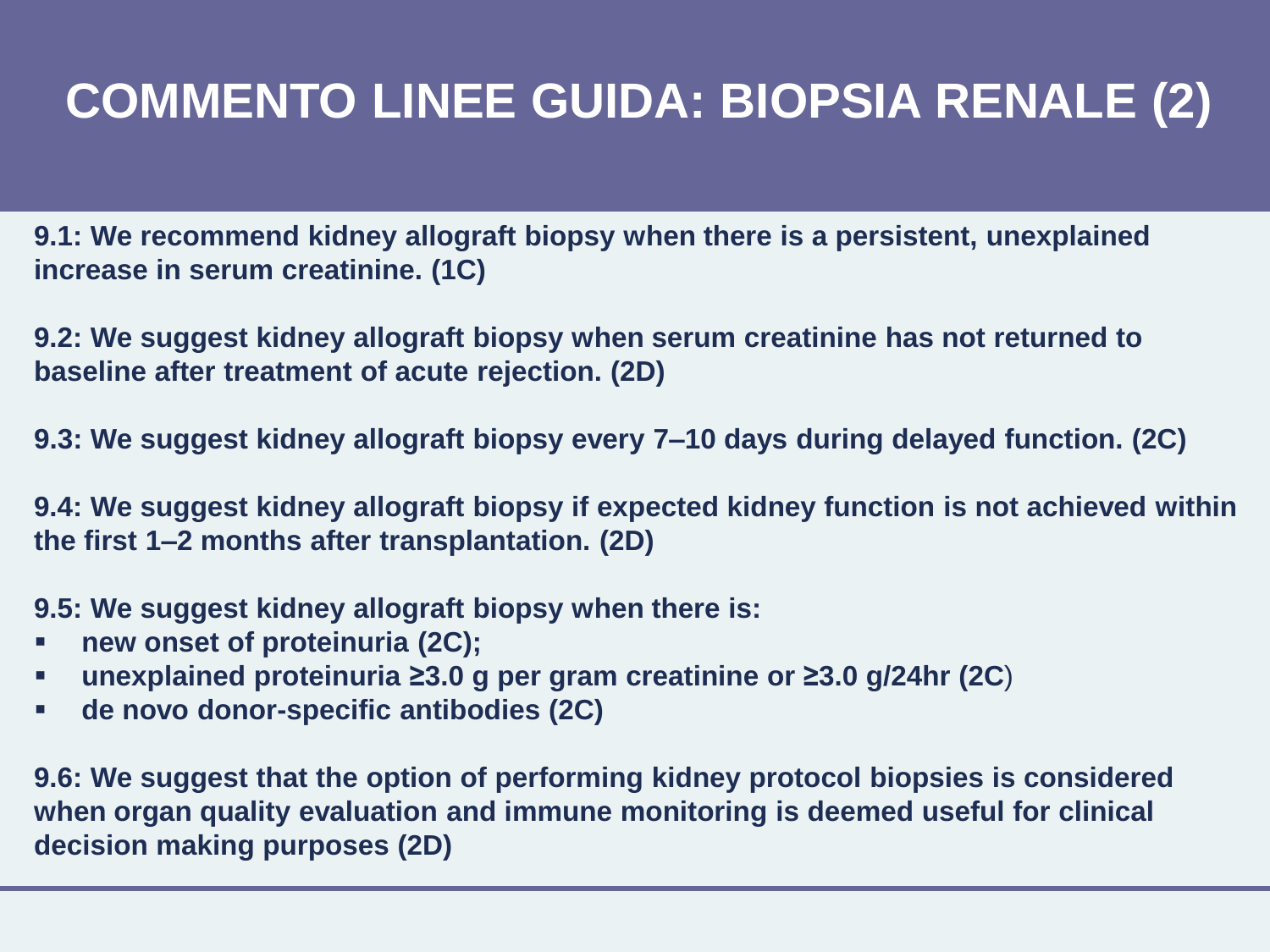#### **COMMENTO LINEE GUIDA: RIGETTO CELLULARE**

**6.2: We suggest considering treatment of subclinical rejection or of borderline acute rejection. (2D)**

**6.3: We recommend corticosteroids for the initial treatment of acute cellular rejection, unless the clinical conditions suggest a more aggressive first-line treatment. (2C)**

**6.3.1: We suggest adding or restoring maintenance prednisone in patients not on steroids who have a rejection episode. (2D)**

**6.3.2: We suggest using lymphocyte-depleting antibodies for acute cellular rejections that do not respond to corticosteroids, and for recurrent acute cellular rejections. (2C)**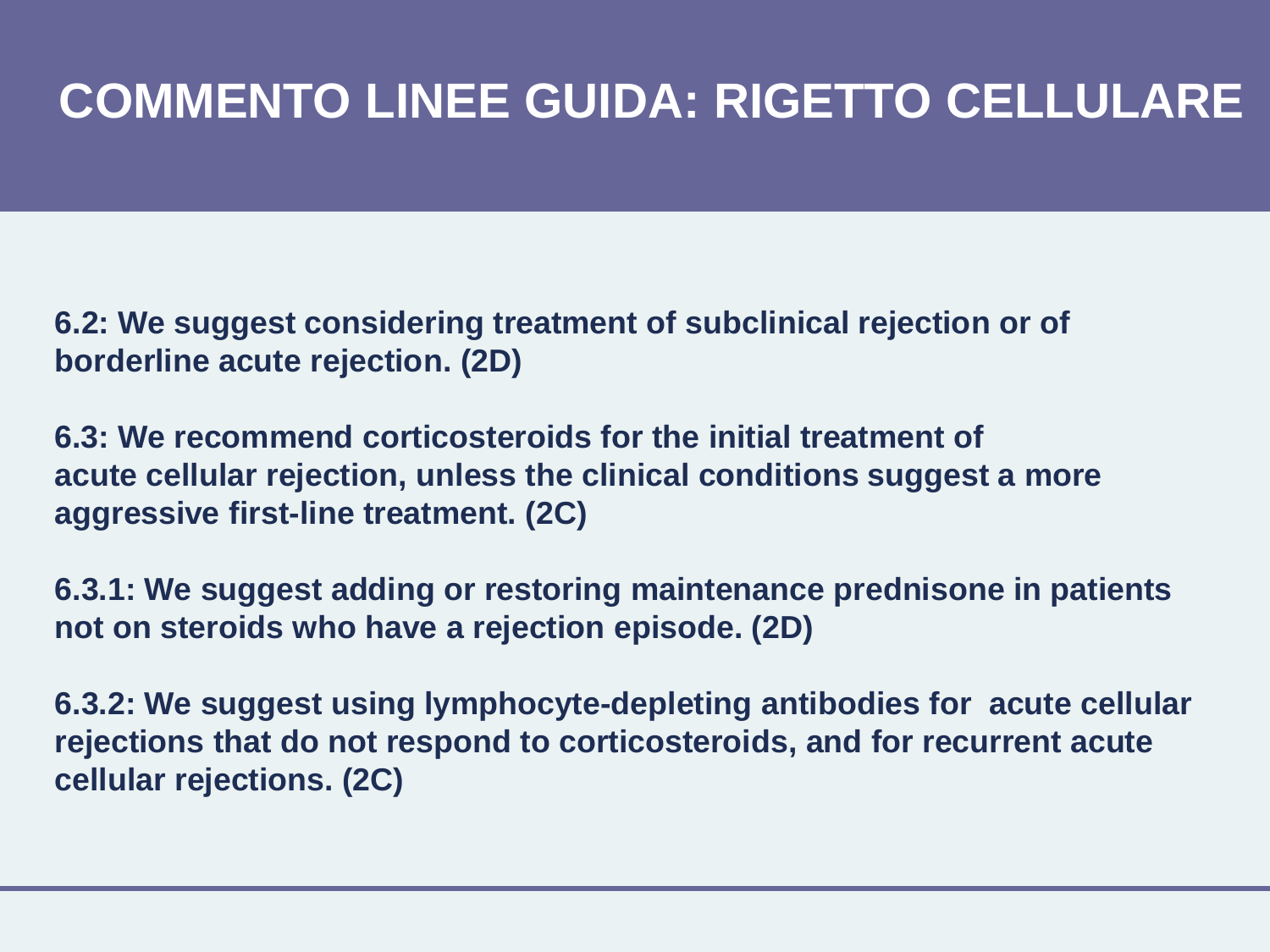# **COMMENTO LINEE GUIDA: RIGETTO UMORALE**

**6.4: We suggest treating antibody-mediated acute rejection with one or more of the following alternatives, with or without corticosteroids (2C):**

- **plasma exchange or immunoadsorption;**
- **intravenous immunoglobulin;**
- **anti-CD20 antibodies or other B cell modulators**
- **anti-plasma cell agents**
- **lymphocyte-depleting antibody.**
- **Complement blockers and/or splenectomy in selected cases**

**6.5: For patients who have a rejection episode, we suggest adding mycophenolate if the patient is not receiving mycophenolate or azathioprine, or switching azathioprine or mTOR-inhibitors to mycophenolate and switching from cyclosporine to tacrolimus. (2D)**